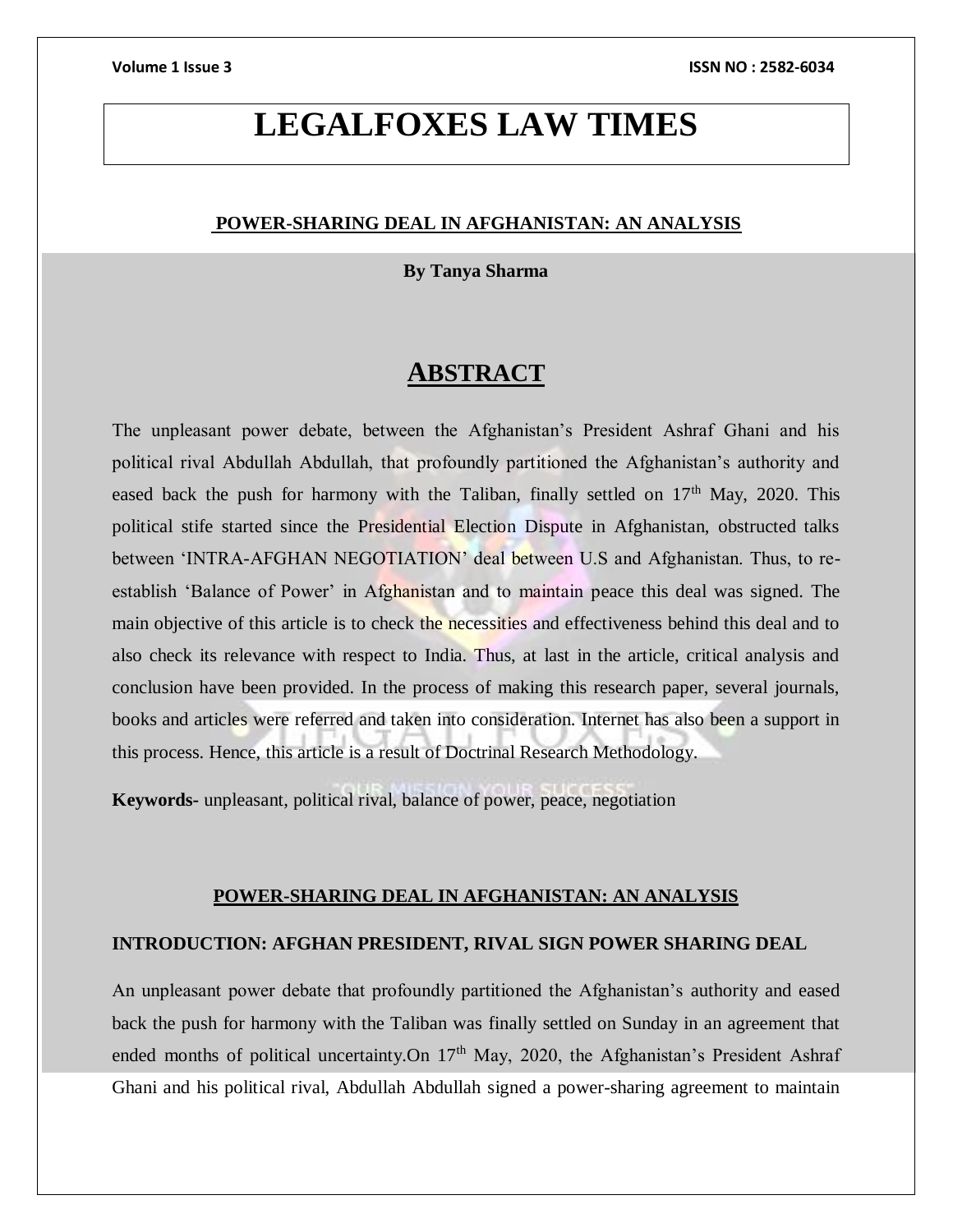#### **Volume 1 Issue 3 ISSN NO : 2582-6034**

peaceful governance in Afghanistan, after both declared themselves as the winner of last September's Presidential Election. According to this deal, Mr. Ghani will continue to remain as President of Afghanistan and Mr. Abdullah would lead the country's National Reconciliation High committee. As per the deal, Mr. Abdullah is authorized to appoint half of Ghani's Cabinet members and to issue executive orders. Also, being a leader of the National Reconciliation Council, Mr. Abdullah has to handle and approve all affairs related to Afghanistan's peace process including the peace talks with the Taliban. Reacting to this deal, Zalmay Khalilzad, U.S peace envoy, tweeted that "the afghan leaders must stick to the commitments they had already made, and to take seriously the resolve of the Afghan people, and the world, to finally see an end to this conflict".

### **BACKGROUND BEHIND THIS AGREEMENT**

This agreement has been marked two months after the Presidential Election Dispute that emerged in September 2019 between Mr. Ghani and Mr. Abdullah. Mr. Ghani and Mr. Abdullah both stood as candidates for the Presidential Elections. In December, 2019, the Election Commission announced the victory of Mr. Ghani by securing more than 50% of the votes while Mr. Abdullah secured more than 39% of the votes. Not satisfied with the results, Mr. Abdullah along with the Election Complaint Commission charged widespread voting irregularities against Mr. Ghani. Following which both declared themselves as the Winner (President) of the Presidential Election in the parallel inauguration ceremonies in March. This created a deadlock which further undermined the legitimacy of the Afghan government.

The second reason for this deal was February 29 Pact also known as Doha Agreement, 2020, in which U.S proposed a peace deal between U.S government and the Taliban. The deal called for U.S and North Atlantic Treaty Organization (NATO) troops to leave Afghanistan because U.S was trying the Taliban and the Afghan Government to begin 'INTRA-AFGHAN NEGOTIATION'. This deal was determined as the best deal for Afghanistan to come at peace in decades of war but the political strife and personal antagonistic vibe between Mr. Ghani and Mr. Abdullah has obstructed talks. Thus, to bring an end in this political disarray, Mike Pompeo, an American politician and attorney, travelled to Kabul in the amid of the epidemic coronavirus to try to broker the deal, but when he found himself unsuccessful, he threatened that U.S would cut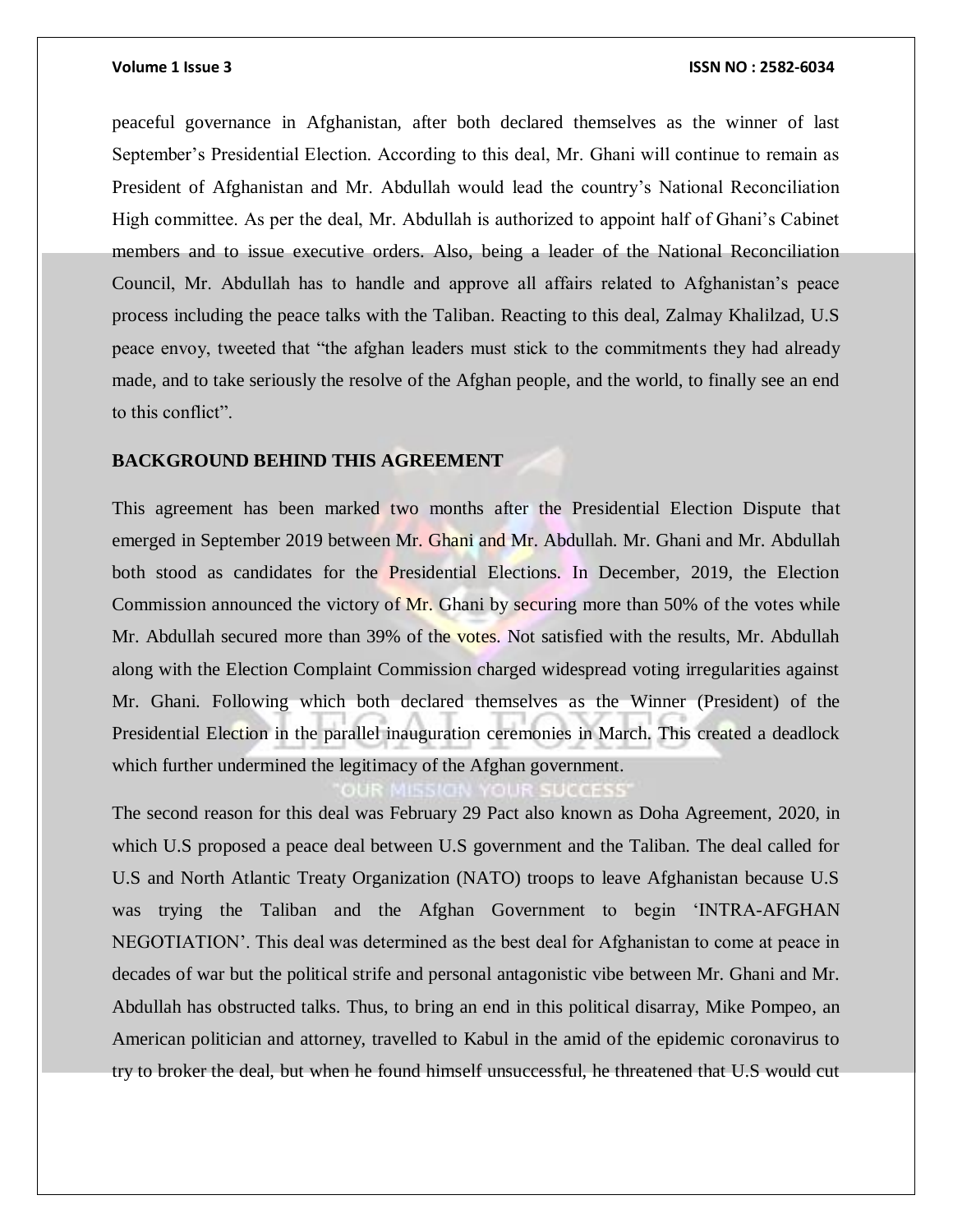\$1-billion-dollar assistance to Afghanistan if the two politicians were not able to figure out their respective problems.Thus, all these reasons made the two rivals to bring an end to this deadlock.

#### **SIGNIFICANCE OF THIS DEVELOPMENT**

This deal is significant as it brings hope to Afghan authorities to enter peace talks with the Taliban to end years of violence and terrorism. It is also hoped that the deal happened in the capital city Kabul, will help to maintain the balance of power which existed before previous year's disputed Presidential Election.

#### **IT'S RELEVANCE W.R.T INDIAN AFGHAN RELATIONS**

India posses a strong relationship with Afghanistan. The relation between India and Afghanistan is recognized by enduing cultural ties, friendship and the shared vision for flourishing comprehensive strategic partnership.On Sunday, India welcomed the power-sharing deal with Ashraf Ghani and Abdullah Abdullah and this deal finally brought an end to the political disarray in Afghanistan. By the signing of this deal, it is expected that it will result in recommenced efforts for establishing enduring peace and stability, and bringing an end to externally- sponsored terrorism and violence in Afghanistan. To this deal, Indian Foreign Ministry commented: "India has consistently upheld comprehensive administration, national unity, strong foundations, constitutional order, rights of all sections of society and the territorial respectability of Afghanistan".India gives its whole-hearted support to Afghanistan to which it has become the second largest recipient of Indian foreign aid over the last five years and on the opposite side, Afghanistan has become a gateway to the oil and mineral rich Central Asian Republic for India. India has constructed many hospitals, roads, dams, etc in the war-torn country and is now providing assistance to people fighting with COVID-19.

#### **OBJECTIVES OF THIS AGREEMENT**

- 1. To bring an end to the political turmoil created by two rivals.
- 2. To re-establish the 'Balance of Power' in Afghanistan.
- 3. To begin with 'Intra Afghan Negotiation' to come at peace in decades of war.